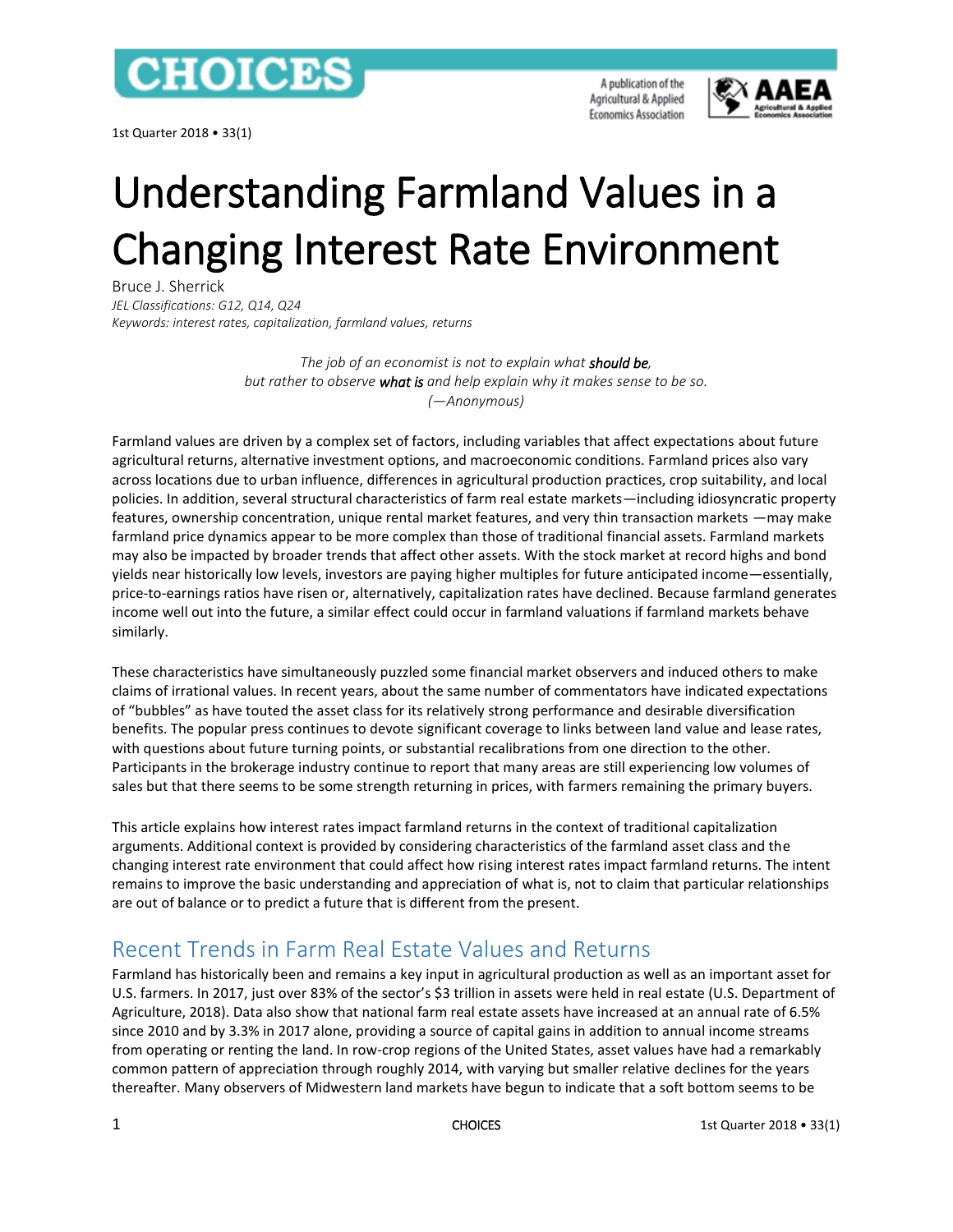|                              | Annual Return |           |                |             |
|------------------------------|---------------|-----------|----------------|-------------|
| Asset/Index                  | Average       | Standard  | Coefficient of | Correlation |
|                              |               | Deviation | Variation      |             |
|                              | 1980 - 2016   |           |                |             |
| 32-State Farmland Aggregate  | 8.55%         | 5.32%     | 0.621          | 1.000       |
| S&P 500 Stock Index          | 8.19%         | 15.87%    | 1.936          | $-0.132$    |
| NASDAQ Stock Index           | 9.63%         | 25.14%    | 2.611          | $-0.118$    |
| AAA Bond Yield               | 7.56%         | 2.82%     | 0.374          | $-0.059$    |
| CMT-10                       | 6.32%         | 3.23%     | 0.510          | $-0.013$    |
| Mortgage Rate (30-year)      | 8.10%         | 3.40%     | 0.420          | $-0.022$    |
| All REITs                    | 10.29%        | 17.08%    | 1.659          | $-0.043$    |
| Gold                         | 2.18%         | 16.09%    | 7.391          | $-0.128$    |
| Consumer Price Index         | 3.10%         | 2.10%     | 0.679          | 0.390       |
|                              | 1990 - 2016   |           |                |             |
| 32-State Farmland Aggregate  | 9.27%         | 3.54%     | 0.381          | 1.000       |
| S&P 500 Stock Index          | 6.84%         | 17.22%    | 2.519          | $-0.122$    |
| NASDAQ Stock Index           | 9.15%         | 26.93%    | 2.942          | $-0.157$    |
| AAA Bond Yield               | 6.15%         | 1.57%     | 0.254          | 0.153       |
| CMT-10                       | 4.74%         | 1.85%     | 0.391          | 0.250       |
| Mortgage Rate (30-year)      | 6.39%         | 1 76%     | 0.275          | 0.252       |
| All REITs                    | 9.74%         | 18.68%    | 1.918          | $-0.150$    |
| <b>NCREIF Farmland Index</b> | 11.85%        | 6.66%     | 0.562          | 0.634       |
| Gold                         | 3.91%         | 14.29%    | 3.654          | 0.049       |
| Consumer Price Index         | 2.41%         | 1.13%     | 0.471          | 0.223       |
|                              | 2000 - 2016   |           |                |             |
| 32-State Farmland Aggregate  | 9.09%         | 4.36%     | 0.480          | 1.000       |
| S&P 500 Stock Index          | 2.48%         | 18.31%    | 7.390          | $-0.166$    |
| NASDAQ Stock Index           | 1.65%         | 26.69%    | 16.216         | $-0.226$    |
| AAA Bond Yield               | 5.23%         | 1.11%     | 0.212          | 0.205       |
| CMT-10                       | 3.60%         | 1.20%     | 0.334          | 0.409       |
| Mortgage Rate (30-year)      | 5.37%         | 1.27%     | 0.237          | 0.377       |
| All REITs                    | 10.88%        | 19.19%    | 1.763          | $-0.166$    |
| <b>NCREIF Farmland Index</b> | 13.69%        | 7.58%     | 0.554          | 0.721       |
| Gold                         | 8.08%         | 14.99%    | 1.855          | 0.043       |
| Consumer Price Index         | 2.12%         | 1.03%     | 0.487          | 0.288       |

#### Table 1. Comparing Farmland Return Characteristics to Alternative Asset Classes

Notes*:* CMT-10 is the 10-year constant maturity Treasury bond yield, Mortgage rate (30 year) is the average yield on new 30-year residential mortgages, All REITS is from the AREIT series averaging all public REITS returns, NCREIF is the National Council of Real Estate Investment Fiduciaries Farmland Index returns, available from 1991 to present. Source: TIAA Center for Farmland Research.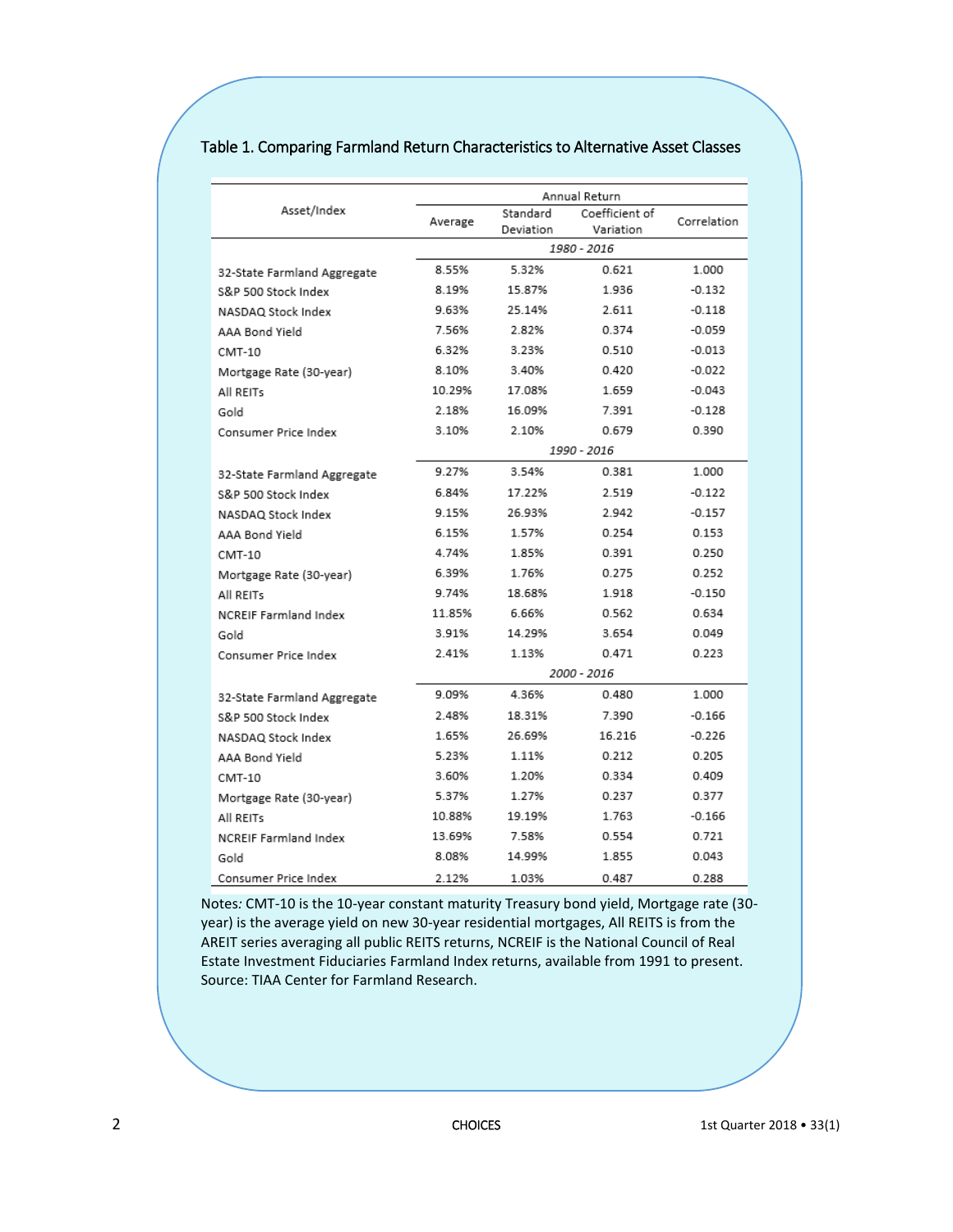forming and have noted that overall price changes have been less responsive relative to current incomes than is typical in other real asset markets.

Amazingly, total farm real estate debt was only \$236 billion in 2017, or 9.4% of farm real estate asset values representing far lower leverage than exists in most other sectors. If farmland were viewed as a traditional investable asset class, the relatively low aggregate leverage would represent a potentially attractive aggregation feature. Assets with low leverage but returns that are higher than the cost of debt capital can often be combined and borrowed against to increase the return on equity. However, historically isolated ownership of individual farmland parcels and low cash flow relative to total returns have limited the ability for individual owners to actively adjust the level of debt capital or to actively manage the optimal capital structure in individual farmland holdings.

Farmland performance data are somewhat difficult to assemble as most farmland is held by individuals and returns data are not collected or reported to any single source. Moreover, the annual production cycle of most crops means agricultural income is only determined annually. However, the U.S. Department of Agriculture conducts annual surveys of farm-level performance including a variety of indicators, and the National Council of Real Estate Investment Fiduciaries (NCREIF) publishes an aggregated index of returns reported under identically enforced standards across all members who own and manage farmland. The TIAA Center for Farmland Research assembles these yearly and develops measures of returns standardized across asset classes, including a series aggregating equally weighted cropland returns across the 32 states with the top agricultural production (32-state farmland aggregate).

Table 1 compares the returns to farmland investments (income plus capital gain less property taxes), as measured by the NCREIF and the 32-state farmland aggregate, to alternative asset classes. The comparison is provided across various sub-periods along with summary correlation measures of aggregate farmland returns to other key investment categories. Interestingly, the mean farmland returns are generally in the upper end among the asset classes compared during each period analyzed. The NCREIF returns, which are representative of farms managed for active investment, tend to have higher—but slightly more variable—returns.

Farmland also exhibits characteristics that make it a potentially attractive diversification option. The reported correlations, which are all relative to the 32-state farmland aggregate, illustrate that farmland has displayed negative correlation with equities, near zero correlation with fixed income investments, and a positive correlation with inflation for virtually any sub-period examined. Diversification most effectively reduces risk when asset returns are uncorrelated or negatively correlated and inflation erodes the value of an investment. These characteristics of farmland returns can make them both effective for portfolio diversification and wealth preservation.

# Does the Farmland Market Make Sense?

At a basic level, farmland markets should behave similarly to other income-generating assets and have prices that reflect underlying expectations about future income, income growth potential, and the cost of capital supporting the investment in the asset. The use of a simple theoretical model relating income expectation and current values can be insightful to understand how farmland values may react to changes in their fundamentals. To this end, farmland is commonly modeled as an asset earning income (*R*) at each period (*t*), indefinitely into the future. While the exact present value of future returns is unknown, farmland values should reflect some form of current expectations of the present value of these returns:

$$
Farmland\ Value_t = Expectation_t\left[\textstyle\sum_{i=1}^{\infty}\frac{R_{t+i}}{(1+r)^i}\right].
$$

(1)

Under the simplifying assumptions of constant discount rate (*r*) and growth in future income (*g*), the model can be simplified to find that current farmland values are a function of today's income and the growth adjusted capitalization rate: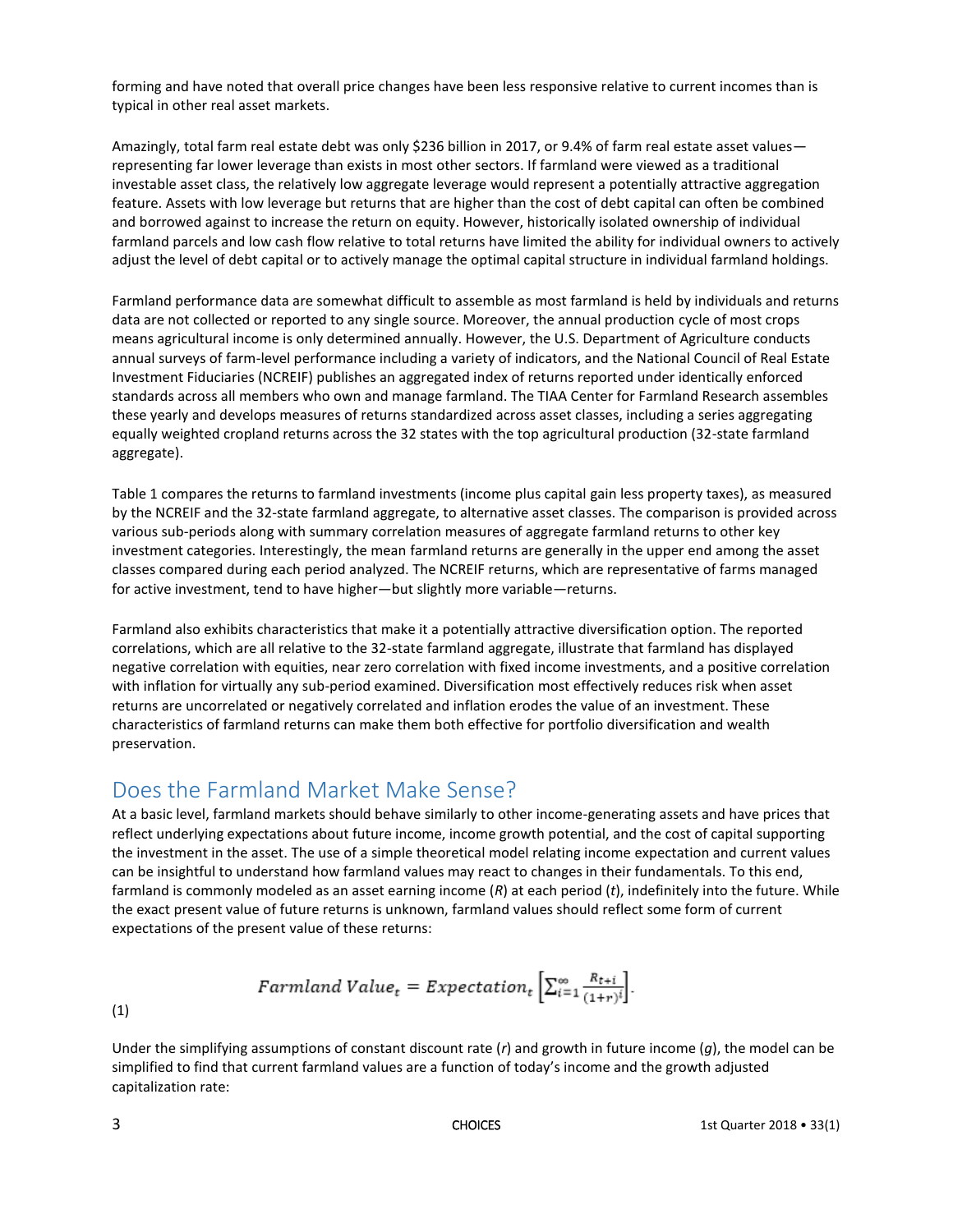$$
Farmland\ Value_t = R_t \left[ \frac{1}{r - g} \right].
$$

(2)

Both equations highlight that farmland values are determined by fundamental determinants: income, the growth rate in income, and discount rates. Of course, individual owners can also choose to abstract from these features and implicitly accept lower returns or create higher returns through superior management of specific assets, but, in general, one might expect that typical financial constructs hold at the margin. Accordingly, an upward (downward) shift in future returns, or the growth of returns, should result in higher (lower) farmland values (Schnitkey and Sherrick, 2011). Since prevailing interest rates are often used to discount future returns to today's dollars, they are also a fundamental determinant of farmland values in the capitalization framework. All else equal, rising interest rates would be expected to reduce the value of farmland by decreasing the present value of future returns, while a lower interest rate environment would support higher values (Schnitkey and Sherrick, 2011).

Figure 1 shows two related concepts applying the capitalization framework to farmland values in Iowa, Illinois, and Indiana. The top panel shows the implied capitalization rates, calculated as each state's rent-to-value ratio, which are fairly consistent with the 10-year constant maturity U.S. treasury (CMT-10) yield; the implied capitalization rates tend to track the CMT-10 except in the early 1980s, when the divergence from fundamentals was fueled by idiosyncratic policies and lending practices that largely do not exist today. The farmland capitalization rates for each state have also remained above the 10-year CMT interest rate for the last several years. The bottom panel shows actual farmland values versus those implied when a simple version of the capitalization framework is used and current income is divided by the most recent CMT-10 rate. While the two graphics illustrate similar information, the lower panel highlights that the end of the sample period shows a pattern where farmland values did not fully adjust upward to the implied levels found by capitalizing current income.

A past analysis of the sensitivity of Illinois farmland values to rising interest rates suggested that the current gap between implied and actual



farmland values could provide some cushion if rates increase; however, if interest rates move toward the long-run policy goals stated by the Federal Reserve's Federal Open Market Committee (FOMC), there could be substantial downward pressure on Illinois farmland values (Schnitkey, 2016). But one complication is that factors leading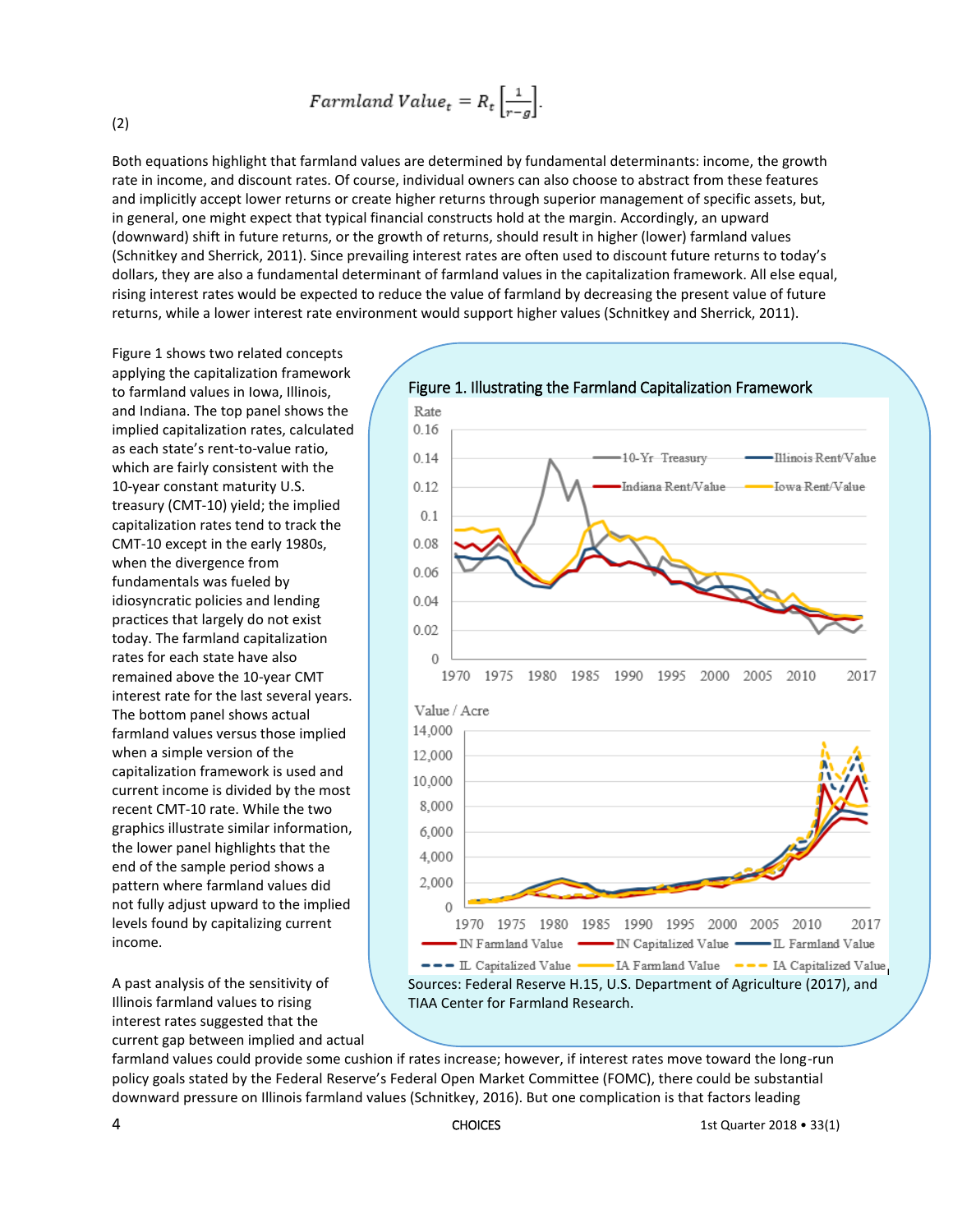interest rates higher are also likely to impact the growth rate in earnings, muddling the impact of higher interest rates on the farmland capitalization rate. As presented earlier in Table 1, farmland returns have historically been positively correlated with the Consumer Price Index, which is a measure of inflation. As inflation often leads to increases in nominal income generated by commodity producing assets, this correlation could temper the impact of a rising rate environment on farmland values. Additionally, characteristics of the changing interest rate environment may affect the impact of rising interest rates on farmland values.

Figure 2 shows a long period of weekly U.S. treasury yields, with the vertical axis indicating the interest rate, the front axis showing the time from



early 2001, and the right axis showing the length of time to maturity. Following the housing crisis of 2008, the shorter-maturity end of the yield curve has been stable at historically low levels. Although the short end of the yield curve has gradually increased in response to the FOMC's five federal funds rate increases since December 2015, the impact has not propagated forward to longer-term yields. The 10-year constant maturity U.S. treasury (CMT-10) rates, often used as a proxy for farmland capitalization rates, have thus far been less affected by the Federal Reserve's interest rate policy normalization. The low and relatively stable interest rate markets have likely contributed to the continued resilience of farmland values, despite current lower farm income levels.

Potential structural changes related to additional investment in loweryielding, short-term assets and the possible "permanentization" of lower interest rate levels, along with low inflation pressures, could also influence how interest rate changes impact farmland values. The amount of common equity capital at financial firms has roughly doubled since 2008, and most of this capital has been invested in lower yielding assets at shorter terms to maturity. Higher demand for shorter-maturity assets and lower interest rate levels in fixed income markets could spur investment in other classes as investors search for higher yield. In turn, this extra demand can drive valuations higher for other assets by increasing their current

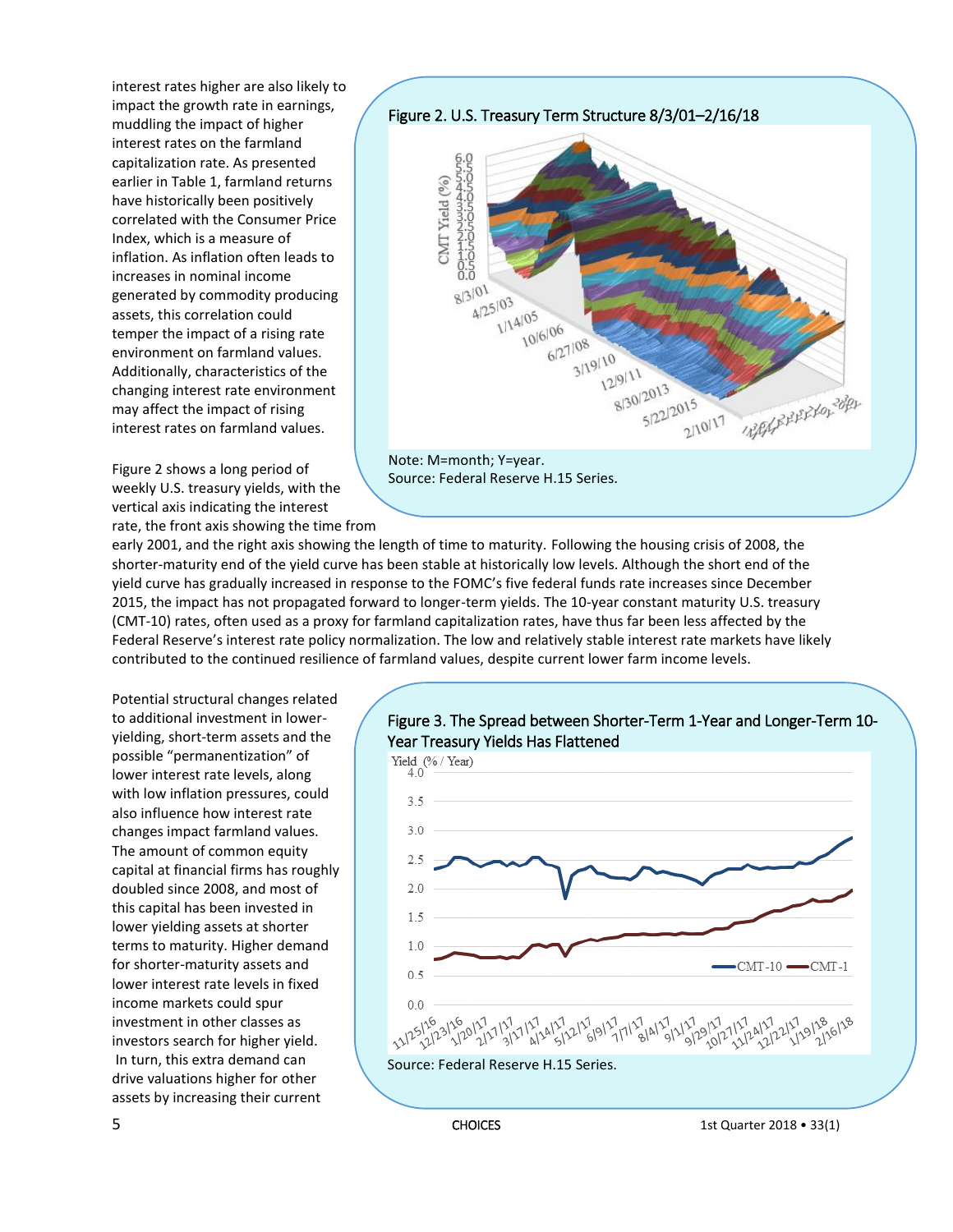price relative to unchanged future income streams, an effect commonly cited as expansion of the valuation multiples.

A "new normal" of a sustained lower and flatter yield curve would be consistent with increases in prices paid for future income and would favor assets with longer-term income streams. Given the relatively long duration of farmland, this could also support higher values moving forward if a similar relationship holds in farmland markets. Figure 3 compares the 1-year and 10-year CMT yields from a few weeks prior to the December 2016 FOMC rate increase through February 16, 2018. This illustrates the flattening of the yield curve, as the 1-year treasury yield has risen in response to Federal Reserve Rate increases, while the CMT-10 yield has remained largely range bound until 2018, when a set of news events began pushing yields upward.

To further explore the relationship between farmland returns patterns and interest rate conditions, the implied cap rate was calculated for each of the states included in the 32-state farmland aggregate used in Table 1 from 1970 to the present. For each year, a simple average of the implied cap rates and the 25th and 75th percentiles across these 32 states were identified (both directly and under a parameterized version with virtually identical results). Figure 4 shows these results through time and visually confirms the same information suggested by the analysis of Iowa, Illinois, and Indiana presented earlier. Moreover, the early period shows a far greater dispersion of capitalization rates across the 32 states—as measured by the spread between the 25th and 75th percentiles—when interest rate

#### Figure 4. Comparing the Distribution of 32 State Farmland Cap Rates to the 10-Year Constant Maturity Treasury (CMT-10)



markets were at generally higher and more volatile levels. Interestingly, the 10-year CMT has been below the average cap rate for farmland in the top 32 agricultural states since the housing crisis and has recently hovered around the 25th percentile. These presentations help highlight why institutional investors have renewed interest in the asset class, as it provides an alternative potential returns pattern that appears favorable in terms of relative levels – even at these historically low rates.

Of course, historical farmland valuations may not appear irrational in the capitalization framework for several reasons. For example, farmland values may not have fully responded to increases in income in the mid-2010s because the income increases were viewed as transitory. Farmland, like other long-duration, inflation-sensitive assets, might also increase in value relative to other assets under declining and stabilizing capital-cost environments. Alternatively, the flattening of the yield curve could have allowed a small risk premium in farmland assets to show up as an increase in yield relative to a constant-term, risk-free security, all else equal. While space prevents a more complete presentation of the nuances of these arguments, farmland prices overall seem rational relative to the implications of capitalization arguments. The flip side of that argument would be that farmland values would also be expected to fall if interest rates and the cost of capital underlying farmland were to rise dramatically, all else equal.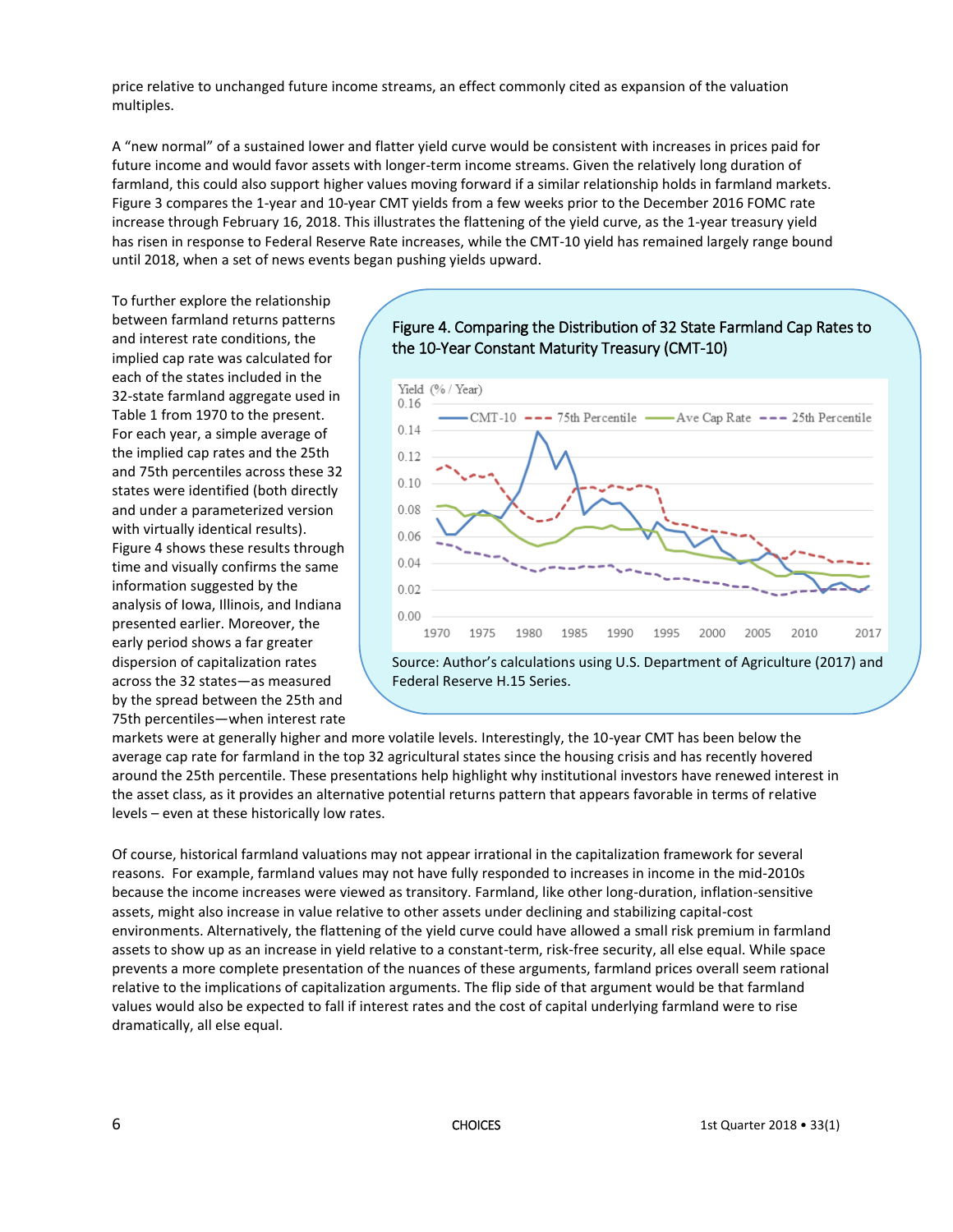# Other Market Issues: "What's the Ticker Symbol for Farmland?"

Given the above discussion and the historic performance of the asset class, one might expect it to be offered in a deeply traded and well-understood platform. However, there is no broadly available, well-functioning equity market for agricultural real estate, and individual owners still represent a large share of operators. Development of ag-related funds and institutional agricultural investment platforms holds promise for increased standardization or access to equity investments in the asset space. But the total fraction of the \$3 trillion sector represented in these cases remains small. For context, the value of land held in the NCREIF index comprises less than 0.5% of the total value of all farm real estate. Even if one were to eliminate non-cropland real estate and small and hobby farm holdings and make other adjustments to approach what might be thought of as institutionally appropriate farmland (perhaps less than 50% of the total), institutionally held farmland would remain a relatively small proportion of the total. While the pace toward more complete financialization is difficult to predict, this could be a source of additional future farmland demand.

But the acquisition and management platforms required to meaningfully operate in this space represent substantial investments and cannot be expected to exist for one-time rebalancing efforts. A few institutional investors have made the significant commitment to the infrastructure needed to operate in this space and have done so with an internationally active scope as well. TIAA (Nuveen) has the single largest fund structure and has by far the largest acquisition and management platform, with significant scale international investments as well. Several publicly traded Farmland real estate investment trusts (REITs) have also emerged as farmland investment options. While the two most visible publicly traded REITs in the United States (Farmland Partners (ticker: FPI) and Gladstone (ticker: LAND) have begun to make inroads, they are each still very small relative to the scale of the sector. Still, these are viewed as critically important efforts in the ongoing maturation of the market and the eventual development of an equity market that allows direct access to returns from investments into farmland.

Another feature of the asset class that could explain why higher-than-expected returns seem to have been sustained is the incredibly low primary turnover in farmland markets. Only about 1% of farmland turns over at arm's length each year, even though considerably more changes title due to estate settlement within families and transfers among related parties (Sherrick, 2012). Simply put, farmland is a difficult asset to acquire at scale in a short period of time, and the "excess returns" found in relatively naïve assessments of historic performance would be forfeited through market frictions and liquidity premia if one tried to acquire and dispose of it in shorter periods.

#### Summary

Farmland markets have received substantial attention, partly due to the relatively attractive historic performance and partly due to what many perceive as puzzling stability relative to income variation through time. While no claim is made that all transactions are rational or that the market is particularly efficient relative to other, more developed financial markets, the aggregate measures provided relating returns and capital costs to values do not show any notable aberrations from the commonly used capitalization concept. This means rising interest rates may put downward pressure on farmland values. But this impact could be less than the capitalization model would suggest if structural changes result in the "permanentization" of relatively a relatively lower and flatter yield curve, leading investors to pay higher multiples for future income.

Characteristics of the farmland asset class could also affect how a rising interest rate impacts farmland values. The presented comparison of farmland returns and correlations to other asset classes illustrate both the relatively strong level of farmland returns, and its potential diversification benefits. These benefits likely mean there will be continued interest in expanding farmland investment options. Combined with the relatively low turnover of farmland, this additional demand could also help support values.

Continued investment interest in farmland could also help improve the information and technology available to assess land's production potential. This could make the investment class more routine and easily interpreted, potentially leading to less-sensationalized income movements or revaluations occurring in response to changes in